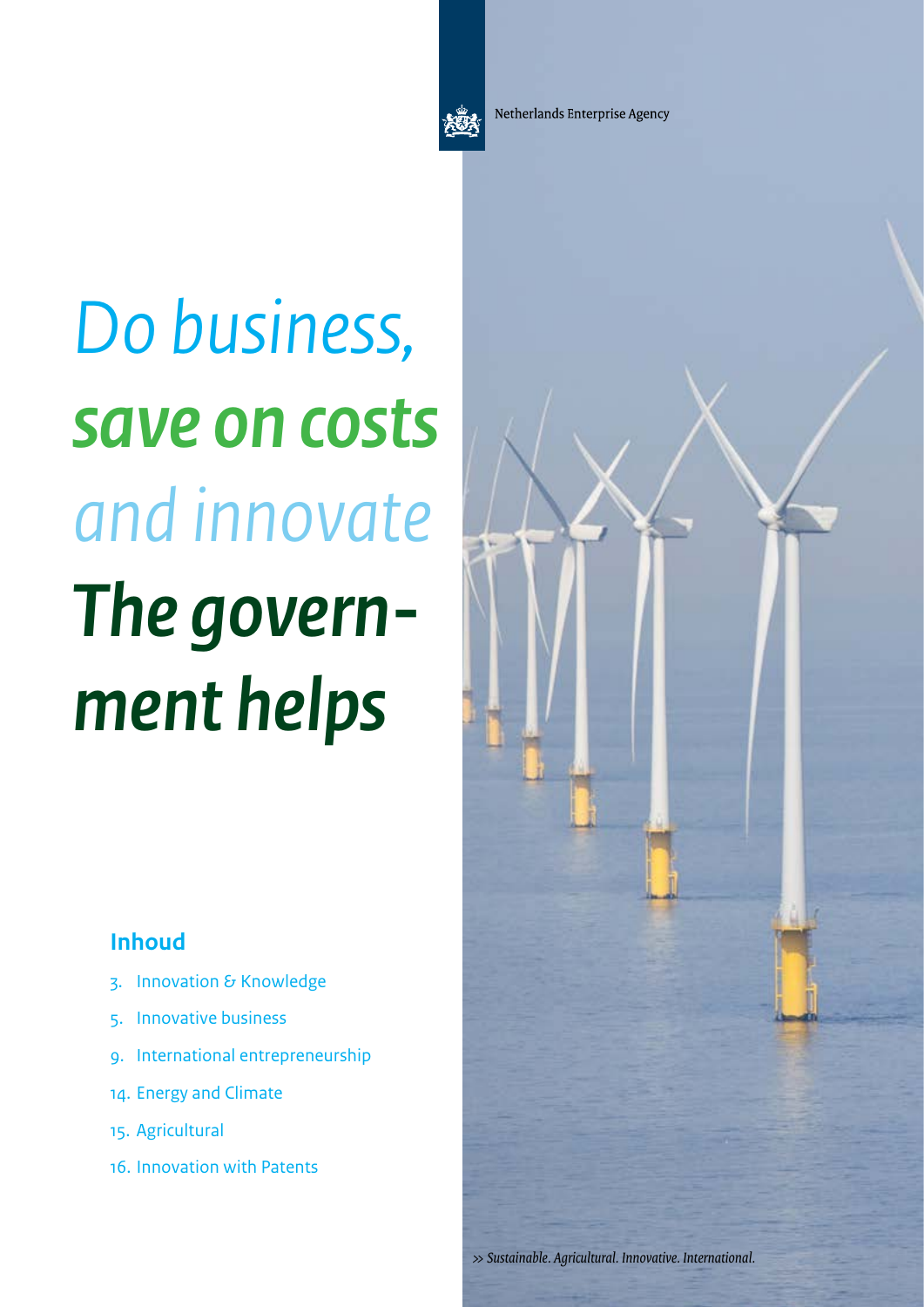### *Do business, save on costs and innovate The government helps*

Netherlands Enterprise Agency (RVO.nl) encourages entrepreneurs in sustainable, agrarian, innovative and international business. It helps with grants, finding business partners, know-how and compliance with laws and regulations.

The aim is to improve opportunities for entrepreneurs and strengthen their position.

The Agency works at the instigation of ministries and the European Union. Netherlands Enterprise Agency is part of the Ministry of Economic Affairs. The organisation has been in existence since 2014 and is the result of a merger between NL Agency and the Dienst Regelingen. Some activities of the Commodities Boards are also included.

Netherlands Enterprise Agency focuses on providing services to entrepreneurs. It aims to make it easier to do business using smart organisation and digital communication. The Agency works in The Netherlands and abroad with governments, knowledge centres, international organisations and countless other partners.

......................................................................................... .........................................................................................

**http://english.rvo.nl** 

More support options:

*www.rvo.nl* 

*[www.antwoordvoorbedrijven.nl](http://www.antwoordvoorbedrijven.nl/)* 

*<www.higherlevel.nl>* 

*<www.kvk.nl>* 

*<www.ondernemeninontwikkelingslanden.nl>* 

*<www.topsectoren.nl>*

### **Tailor-made advice**

The smartest route from idea to financing? The consultants at Netherlands Enterprise Agency know the way. Make use of the expertise, networks, financing options and fiscal benefits. Contact them through:

**[www.rvo.nl/adviesopmaat](www.agentschapnl.nl/adviesopmaat)**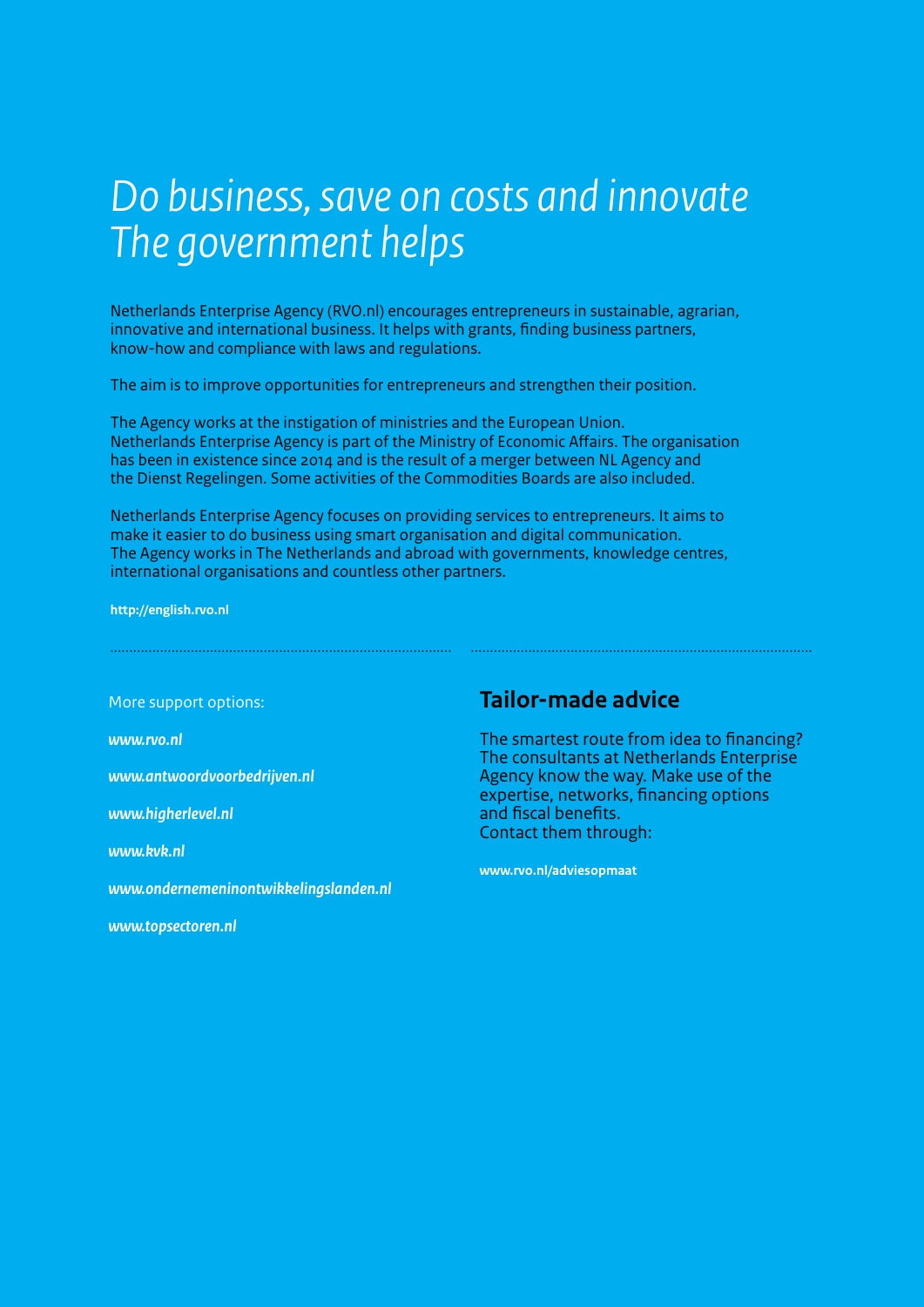### <span id="page-2-0"></span>*Innovation & Knowledge*

#### **Financing**

**European subsidy for international research and innovation, Horizon 2020 (Europese subsidie voor internationaal onderzoek en innovatie Horizon)** Do you have plans to conduct research or to achieve ambitious innovations? And do you want to cooperate with foreign partners? You may be eligible for a European subsidy: the European Commission will allocate approximately 70 billion euros from 2014 to 2020 to promote research and innovation. The funding will be invested in projects of the Horizon 2020 programme. Any organisation that is active in the field of research, technological development and innovation can participate: universities, research institutes, companies and other organisations. In the Horizon 2020 programme, partners from three or more countries work together on projects that they have proposed. The programme also offers options to individual companies and researchers. Horizon 2020 is a broad programme with various components and options. Parties are eager to participate and the selection process is therefore strict. Netherlands Enterprise Agency (RVO.nl) is happy to assist you with tailor-made information, advice and training.

**For more information: www.rvo.nl/horizon2020**

#### **Financing Eurostars**

......................................................................................... .........................................................................................

Are you involved in developing technology for new products, processes or services, and are you working together with foreign partners? You may be eligible for Eurostars, a European innovation programme and initiative of EUREKA and the European Commission.

SMEs that use at least 10 per cent of their turnover or FTEs for applied research and experimental development are eligible for Eurostars. However, they have to cooperate with parties from at least one other Eurostars country. Other organisations may also participate in a Eurostars project, subject to certain conditions.Eurostars helps SME companies with reducing the time-to-market of new technologies and with minimising the technical risks. This enables small companies to achieve accelerated development and growth. The programme provides financial support to projects through the national government of each participating country. From 2014 onwards, two calls for tender will be issued per year. As soon as the next deadline is known, it will be published on Netherlands Enterprise Agency (RVO.nl) website. International cooperation offers a wealth of opportunities to Dutch entrepreneurs. Netherlands Enterprise Agency (RVO.nl) is happy to assist you with tailor-made information and advice. **For more information: www.rvo.nl/eurostars**

#### **Financing**

### **Top Consortiums for Knowledge and Innovation (Topconsortia voor Kennis en Innovatie)**

In the Top Consortiums for Knowledge and Innovation (TKIs), public and private parties collaborate in projects research and innovation. Nine top sectors are involved: Agriculture & Food, the Chemical Industry, the Creative Industry, the Energy Sector, High Tech Systems and Materials, Life Sciences & Health, Logistics, Water and the Horticultural and Starting Materials sector. The Dutch government encourages cooperation between entrepreneurs and researchers within the TKIs, with a bonus of 25 per cent on top of the private contributions to research organisations. This pertains to long-term collaboration projects and TKI-relevant research contracts between companies and universities, the Dutch Organisation for Scientific Research, the Royal Netherlands Academy for Arts and Sciences, the Netherlands Organisation for Applied Scientific Research, the Agricultural Research Service, the Large Technological Institutes and universities of applied sciences. As an extra stimulus, SMEs receive a bonus of 40 per cent for the first € 20,000 in private contributions to a research organisation in collaboration projects. The TKI bonus is allocated to the TKIs, which also determine what the bonus will be used for. This involves new public-private collaboration projects in the field of research and development, or the stimulation of innovation activities that are mainly aimed at increasing the involvement of SMEs in R&D. **For more information on TKIs: www.rvo.nl/TKI**

### **Financing Eureka (European intergovernmental organisation for international R&D) (Europese samenwerking overheden voor internationale R&D)**

Each country has its own regulations and programmes for stimulating innovations.

If you are planning to develop new market-oriented technologies with foreign partners, Eureka can help you with determining the most suitable subsidy scheme. Eureka can also help you by means of critically reviewing your idea, finding suitable partners or promoting your successes. Eureka offers both EU and non-EU countries a platform with which they can jointly set up and implement a research and development agenda. This leads to joint solutions to economic, strategic and social issues. Furthermore, technological cooperation between companies stimulates economic growth.

Participating entrepreneurs from the Netherlands can make use of the options provided by the innovation fund, or more specifically, the Innovation Credit (*Innovatiekrediet*). International cooperation offers a wealth of opportunities to Dutch entrepreneurs. Netherlands Enterprise Agency (RVO.nl) is happy to assist you with tailor-made information and advice. **For more information: www.rvo.nl/eureka**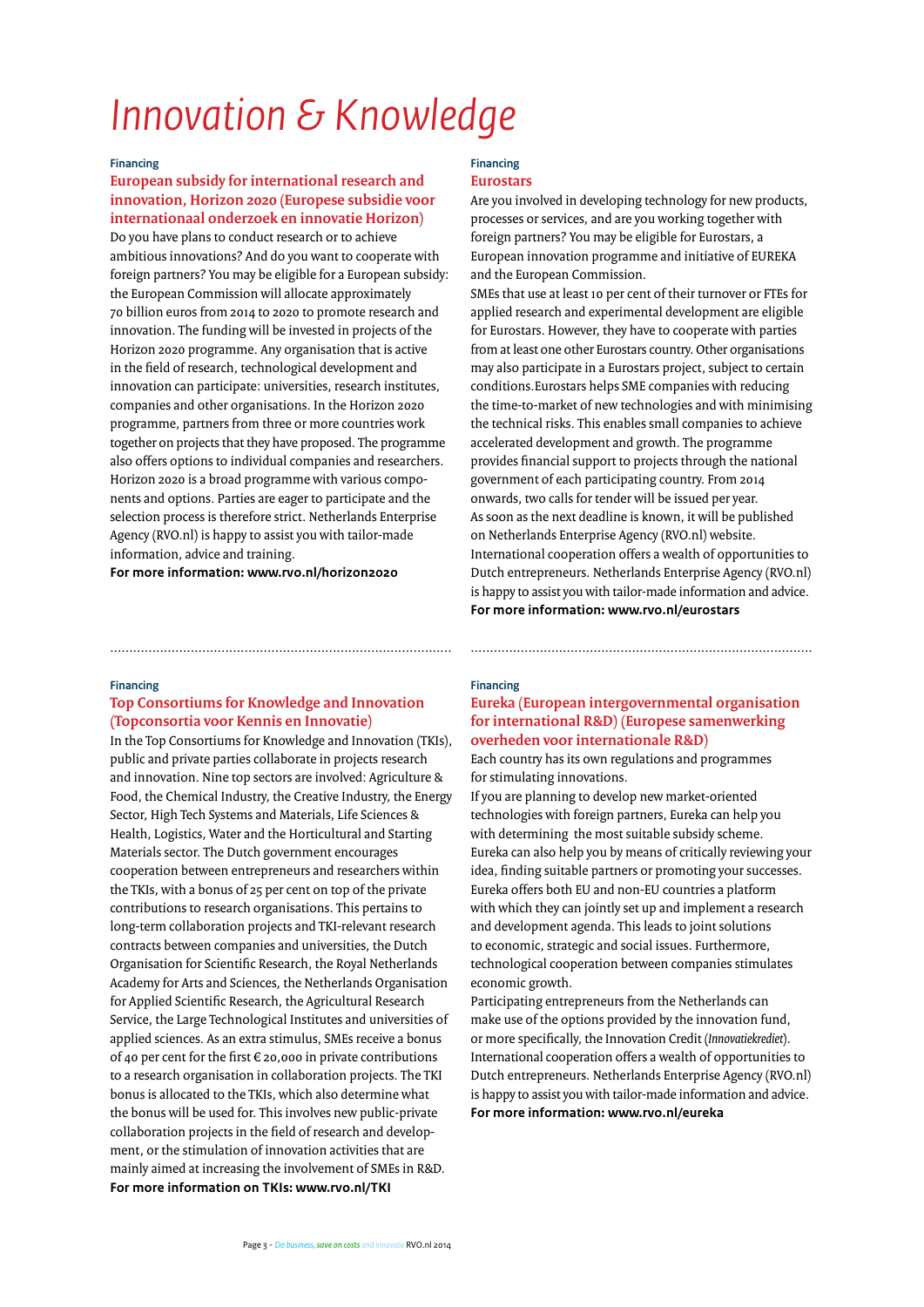## *Innovation & Knowledge*

### **Financing**

### **SME Scheme for Innovation Stimulation for Top Sectors (Regeling MKB innovatiestimulering topsectoren, MIT)**

Strengthening the innovative power of SMEs in the top sectors and capitalising on the scientific knowledge and technology are two important objectives of the government. To this end, the government has allocated a sum per top sector. Each top sector draws up an SME innovation plan in which they indicate the subjects as well as the activities for which the SMEs may apply for a subsidy from Netherlands Enterprise Agency (RVO.nl). The content of these plans is included in the SME Scheme for Innovation Stimulation in Top Sectors.

Eligible activities include collaboration projects, feasibility studies, knowledge vouchers and hiring of highly qualified personnel.

#### **For more information: www.rvo.nl/mit**

### **Fiscal**

### **Innovation Box (Innovatiebox)**

Innovation promotes the development and growth of the Netherlands. You are eligible for a tax benefit if you have a patent on your own innovation or if you have an R&D statement. Entrepreneurs with a private limited or public limited company may place the profits from their innovations in the Innovation Box, a special tax rate box (5 per cent) in corporation tax. At least 30 per cent of the profits must be the result of the issued patent.

Important:

......................................................................................... .........................................................................................

- The benefits (royalties, sales profits) of your innovation are only taxed at a low rate if the manufacturing costs incurred have been recovered;
- You can make arrangements with the Dutch Tax and Customs Administration on how to determine the profits stated in the Innovation Box.
- A list of the contact persons about the Innovation Box is available at www.belastingdienst.nl.

**For more information: www.belastingdienst.nl/ Zakelijk > Winst > Vennootschapsbelasting > Innovatiebox**

### **Procurement**

### **Inviting tenders for innovations (Innovation-oriented procurement) Aanbesteden van innovaties (Innovatiegericht inkopen)**

Are you working on an innovative solution to a problem associated with one of the areas below? If so, the government will gladly become your client?

- Sustainable mobility, energy and smart grids;
- The built environment, façades and roofs;
- Dynamic traffic management;
- Management of water systems;
- Facilities management and interior buildings;
- Scarcity of raw materials;
- Healthcare;
- Safety.

Trade and industry is looking for innovative solutions to social problems in these areas, and the government subsequently acquires these solutions. The government thus stimulates innovation in important themes and trade and industry receives the resources with which to implement innovations. You can contact the SBIR programme (Small Business Innovation Research) with good ideas for open and immediate challenges experienced by trade and industry. Specific tenders are required in this regard. The best proposals will come into consideration for a contract.

### **For more information: www.inkoopinnovatieurgent.nl www.sbir.nl**

**www.tenderned.nl**

### **Fiscal WBSO (R&D tax credit) RDA (Research and Development Allowance)**

Companies can lower their R&D costs with the fiscal schemes WBSO and RDA. With the WBSO, they can lower the wage costs for R&D, and the RDA provides an extra deduction item for other R&D costs and expenditures, such as prototypes or research equipment. You can only make use of the RDA if you also apply for a WBSO.

This can be done at the same time in a joint WBSO/RDA application. You can set off the tax benefit in your tax return to the Dutch Tax and Customs Administration. Companies pay less income tax and national insurance contributions and self-employed individuals can make use of a fixed deduction. **For more information:** 

### **www.rvo.nl/wbso**

**www.rvo.nl/rda** 

**http://english.rvo.nl/ search for WBSO or RDA**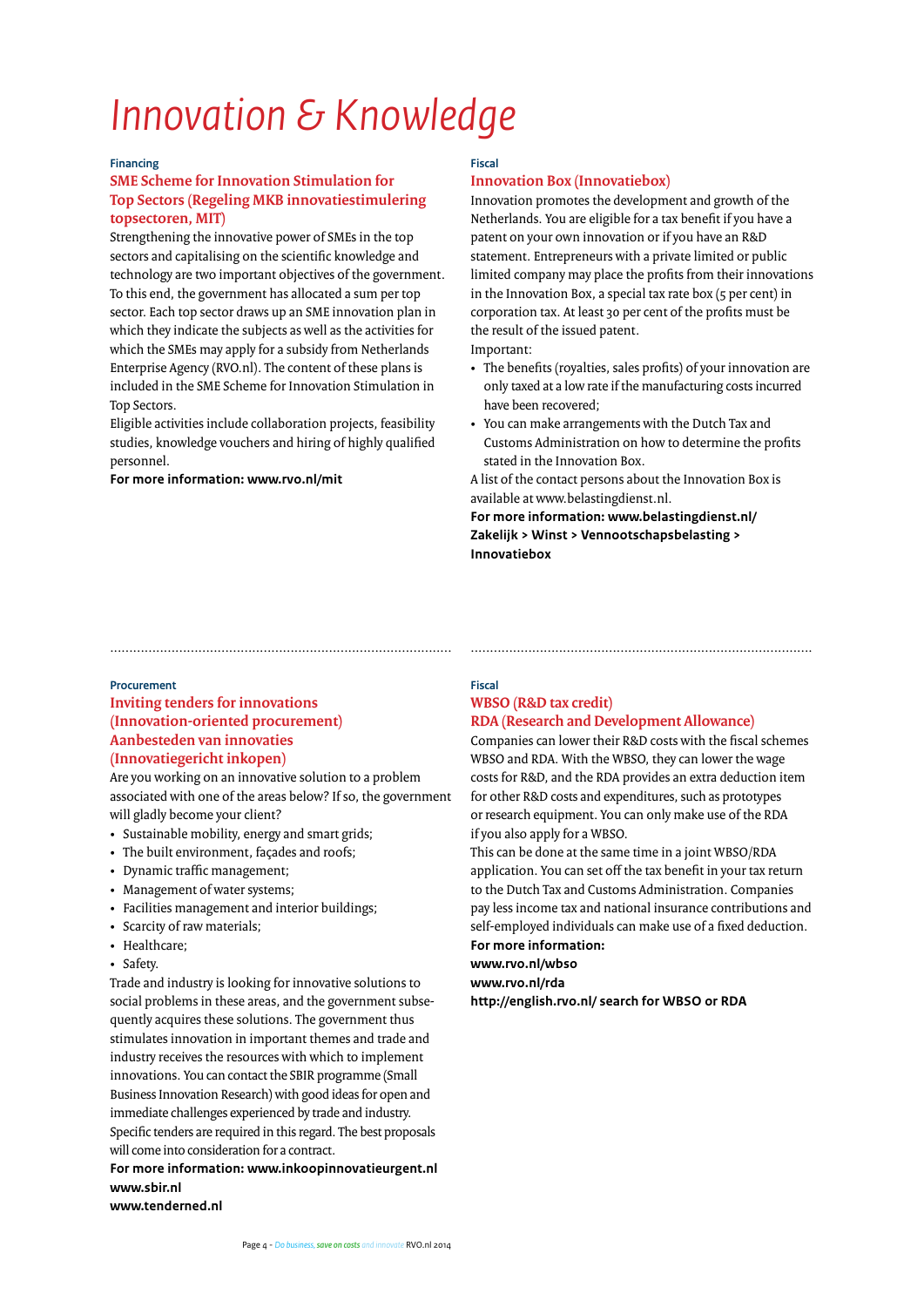### <span id="page-4-0"></span>**Financing**

*SME+ Innovation Fund*

### **Innovation Credit (Innovatiekrediet)**

- For unique technical or clinical development in SMEs and large companies
- For projects to the value of 150,000 euros and more, with a maximum funding of 5 million euros
- Applications to Netherlands Enterprise Agency (RVO.nl)

If you want to develop a new product, process or service that still has major technical and financial risks, and if you do not have sufficient financial resources, you may want to apply for an Innovation Credit. Innovation Credit is a risk-bearing loan which must be repaid with interest. With the innovation fund, small companies are able to finance 45 per cent of the development costs for a project; for medium-sized companies this percentage is 35 per cent, and for large companies, 25 per cent. Development costs are: in-house labour costs / materials, depreciation, outsourcing costs, travel expenses and patent application costs. In the case of collaborative efforts, the maximum credit percentage can be increased to 40 or 50 per cent. Both technical and clinical projects are eligible for support in the form of the Innovation Credit. If your technical or clinical project fails, the debt incurred can be waived. The debt can also be waived if the commercial perspective ceases to exist during the development phase. If your project is successful, you have to pay back the loan, including interest, within 10 years. **For more information: www. www.rvo.nl/innovatiekrediet.nl www.english.rvo.nl/subsidies-programmes/ innovation-credit/about-innovation-credit** .........................................................................................

### **Financing**

### *SME+ Innovation Fund (Innovatiefonds MKB+)* **Seed Capital**

- Participations go through various accredited Seed funds
- Seed funds invest in young SME companies, in the creative or technical sector (>5 year)
- Minimum investments € 100,000 to a maximum of  $\epsilon$  2.5 million

By means of various accredited Seed funds, emerging technology and creative entrepreneurs are able to attract seed funding. Next to this these entrepreneurs are able to receive support by experienced investors on how to structure their business so that it's able to grow successfully. Our website provides an overview of accredited Seed Funds, here you can find Seed funds with a diverse investment scope. Some Seed funds focus on information technology others on lifesciences, sustainable technology, aviation or the healthcare sector. Are you unsure about which fund is best suited to you, contact us or visit our website. We look forward to helping you in you search for seed capital.

**For more information: www.seed-capital.nl**

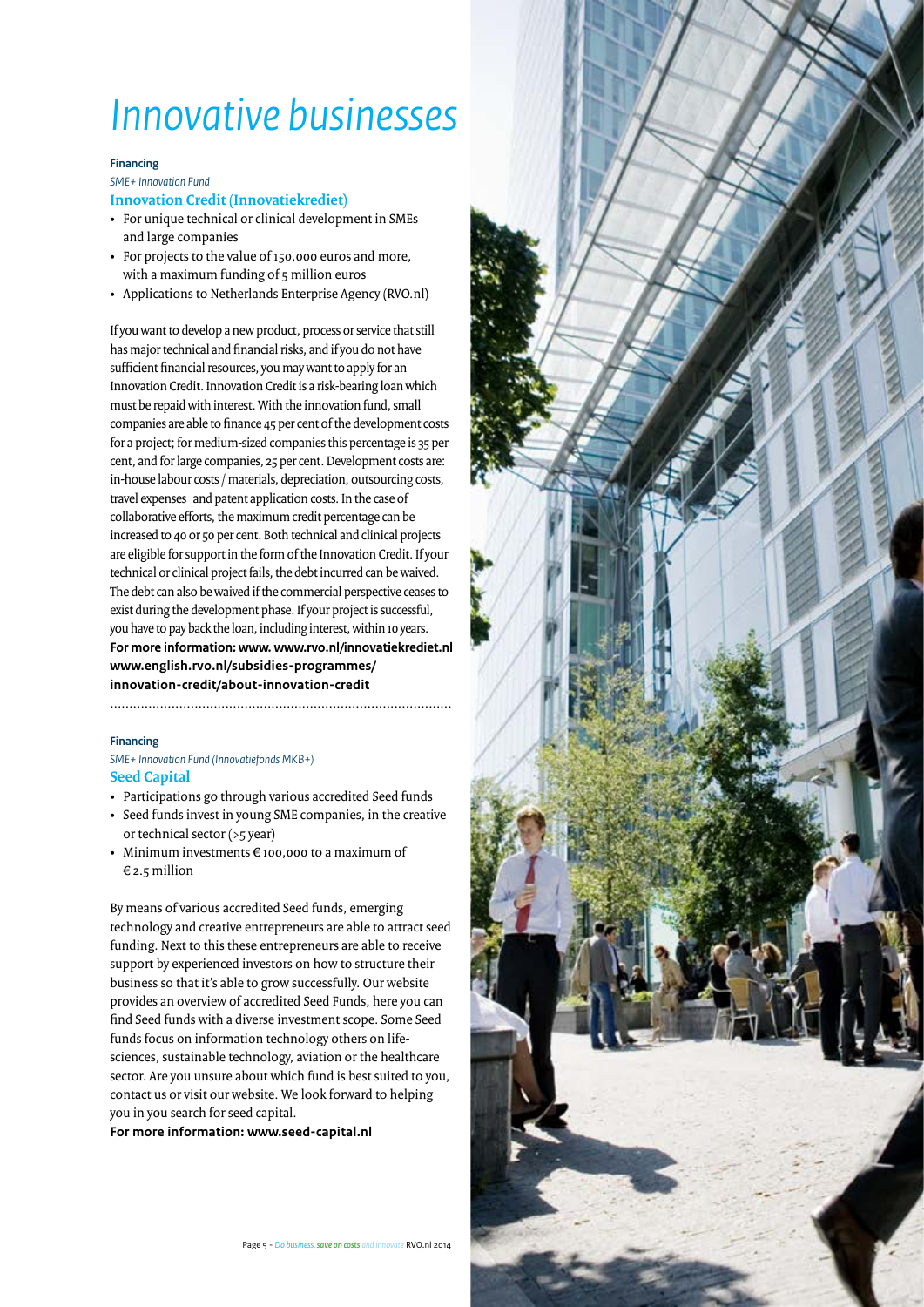#### **Financing**

*SME+ Innovation Fund* **Fund-of-funds**

- For fast-growing, innovative SME companies
- Investments from  $\epsilon$  75,000 to a maximum of € 2,500,000
- Applying to the fund concerned

Fund-of-funds is aimed at fast-growing innovative companies that are thus provided with an accelerated access to the venture capital market. New investment funds can be started by means of financing from the Fund-of-funds and private investors. These funds invest in fast-growing innovative companies with venture capital.

The Dutch Venture Initiative (DVI) is the first Fund-of-funds which was set up by the European Investment Fund in cooperation with PPM Oost. The funds that are supported by this initiative are listed on the site of the Netherlands Venture Capital Association. You cannot make use of the Fund-offunds directly: institutional investors can establish a new fund in cooperation with the DVI.

**For more information: www.ppmoost.nl www.nvp.nl www.rvo.nl/subsidies-regelingen/ innovatiefonds-mkb#Fundoffunds**

.........................................................................................

### **Financing**

### **Alternative financing sources**

The SME Financing Unit of RVO.nl is your guide in finding the proper source of financing. We assist you in exploring the possibilities within RVO.nl, but also externally. Alternative financing continues to play a more and more important role, besides the schemes offered by RVO.nl.

Think, for example, of:

- Crowd funding
- Qredits (microfinance)
- Credit unions
- Informal Investors of Business Angels
- Equity firms
- Regional Development Funds *(Regionale Ontwikkelingsmaatschappijen, (ROM's)*
- Local or rather European financing sources

Enquire about which financing is bested suited to your plans and ambitions.

**For more information: www.rvo.nl/adviesopmaat**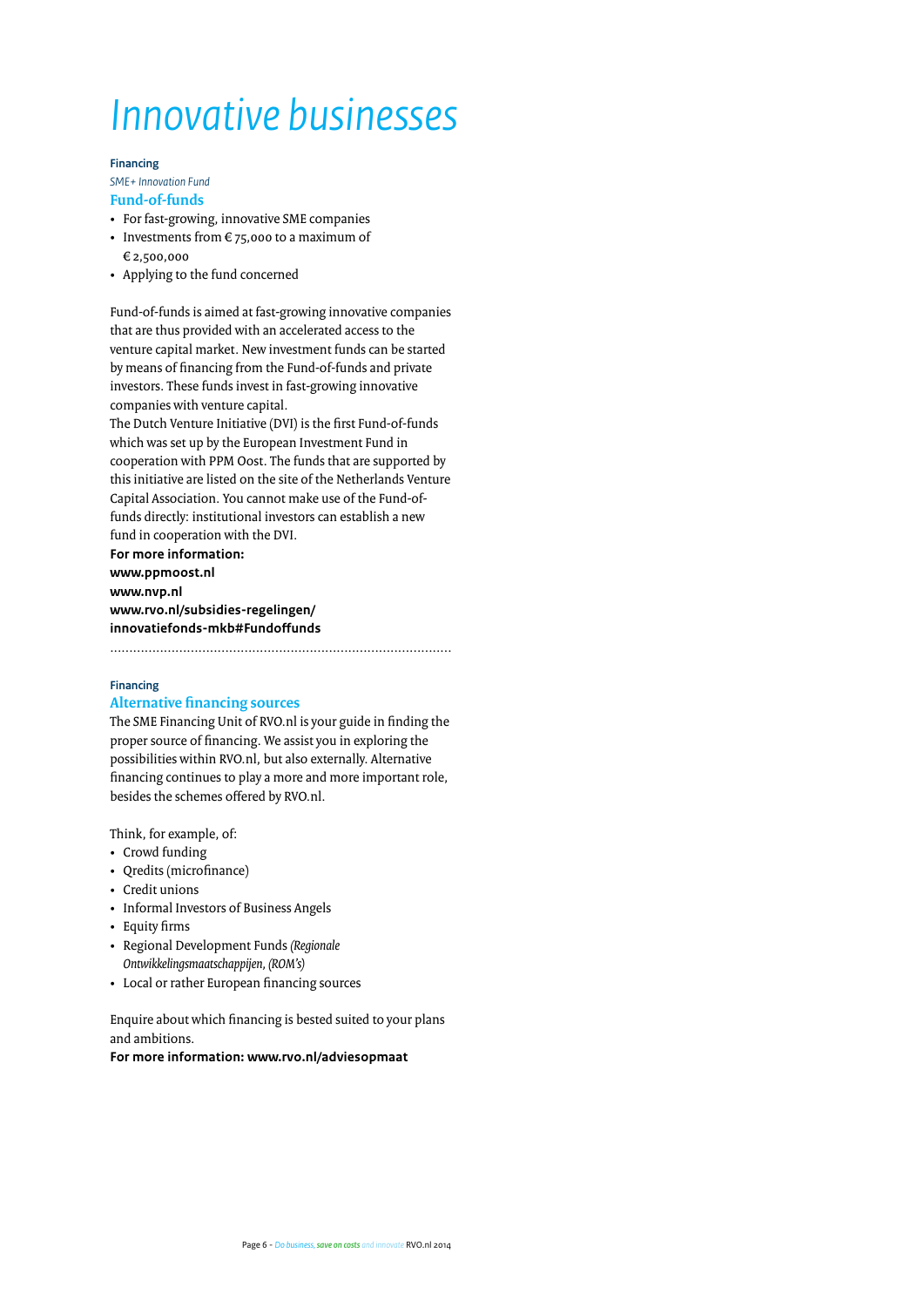### **Guarantees**

### **SME Credit Guarantee Scheme for Starting Entrepreneurs (Starters Borgstellingskrediet)**

The purpose of the Scheme is to support starting entrepreneurs that are otherwise unable to get access to credit because of an inadequacy of collateral.

- For starting SME companies
- 75% of credit and/or loans granted by bank with a maximum of € 200,000
- Application through participating banks or credit institutions

Eligible applicants have been active as an entrepreneur for no longer than 3 years prior to the date of signing the loan agreement. In case of a Limited Liability Company (Besloten Vennootschap) the entrepreneur also holds the majority of shares (> 50%). Furthermore the terms and conditions of the (regular) SME Credit Guarantee Scheme apply. **For more information: www.rvo.nl/bmkb**

### **Guarantees**

### *The Corporate Finance Guarantee (Garantie Ondernemingsfinanciering)* **GO**

.........................................................................................

- For large and medium sized corporates
- Guarantees 50 per cent of a loan amount, from  $\epsilon$  1.5 million to  $\epsilon$  150 million
- Application to the bank

### **GO**

The GO scheme is the government's answer to the difficulties experienced by companies during recent years, with regard to obtaining loans and stand-by l.c.'s facilities from banks. With the GO scheme, banks are able to obtain a 50% guarantee from the government, on loans and bank guarantees of  $\epsilon$  1.5 to  $\epsilon$  150 million. This government loan guarantee reduces the risk for banks. The GO increases the opportunities for banks to provide in the financing needs of Dutch large and medium sized companies.

### **For whom?**

The GO is for Dutch corporates with substantial activities in the Netherlands. The GO is also open to companies established in Bonaire, St Eustatius or Saba. **For more information: www.rvo.nl/go-garantie**

### **Guarantees**

### **SME Credit Guarantee Scheme (Borgstellingskrediet) for regular businesses**

The purpose of the Scheme is to support businesses that are otherwise unable to get access to credit because of an inadequacy of collateral.

- For SME companies
- 50% of credit and/or loans granted by bank with a maximum of  $\epsilon$  1.5 million
- Application through participating banks or credit institutions

Your business is registered and liable to tax in the Netherlands, on Bonaire, St. Eustatius or Saba. The Scheme supports all major debt instruments appropriate to the borrowing needs of SMEs and covers a wide range of investment targets. Maturity is limited to a maximum of 6 years, extendable to up to 12 years for investments in business property or ships. Viability assessment of your business case and whether to use the Scheme in connection with any specific lending transaction, is primarily delegated to the bank, thereby applying its normal assessment criteria.

### **Exclusions**

- Refinancing of existing debts ("fresh money priciple")
- Excluded sectors: Agriculture, Public Health Care (publicly funded), Finance & Insurance, Real estate exploitation, Veterinairs, Lawyers, Notaries and Bailiffs.

Depending on the maturity value a one time upfront premium of 3,3% or 4,5 % of the Guarantee will be charged. Note that this will often be offset by substantially lower pricing on the credit loan(s) provided.

**For more information: www.rvo.nl/bmkb**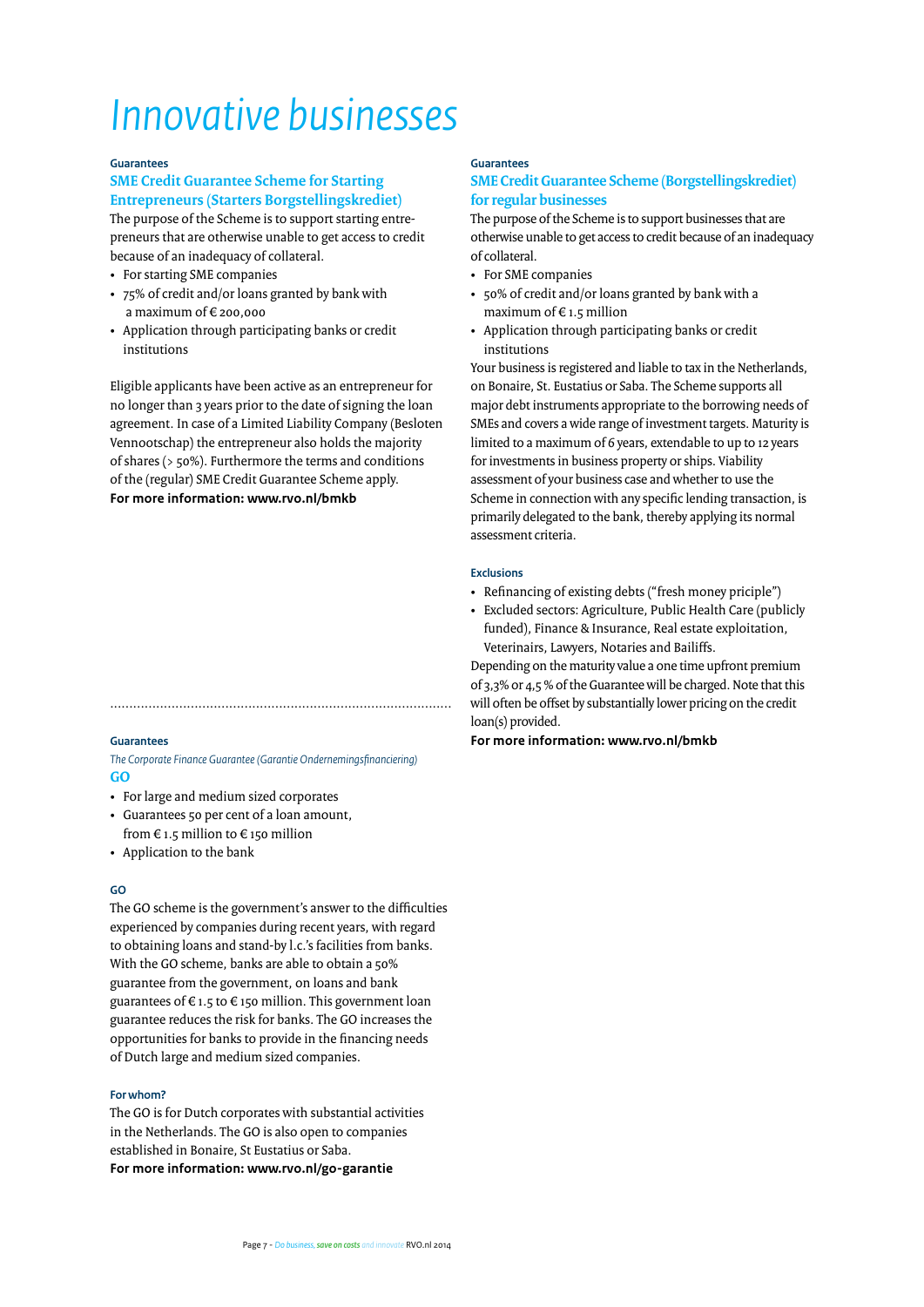### **Guarantees**

### **Subsidy Scheme for Practical Learning (Subsidieregeling praktijkleren)**

The Subsidy Scheme for Practical Learning is intended as an incentive for employers to provide work-based learning or practical learning opportunities.

Self-employed workers (known as ZZP-ers in the Netherlands), one-man businesses, SMEs and large companies that offer one or more practical learning opportunities and take responsibility for mentoring a student, may be eligible for the Subsidy Scheme for Practical Learning. The subsidy is an allowance for the costs for mentoring a student in vocational training (lower vocational professional education [VMBO], senior secondary vocational education and vocational supervision learning track [MBO-BBL], higher vocational education in technology [HBO-techniek]) or for the wage costs or supervision costs for a promovendus or technical designer in training (TOIO).

If you meet the conditions, the subsidy will be granted to you based on the period in which you actually provided mentorship. The maximum amount is € 2,700 per participant, per academic year. The subsidy is applied for afterwards, digitally per academic year. The subsidy scheme runs until 2019.

### **For more information: www.rvo.nl/praktijkleren**

### **Guarantees**

### **Shipbuilding Loan Guarantee (Garantieregeling Scheepsnieuwbouwfinanciering, GSF)**

- For banks that provide shipbuilding finance to shipyards
- Guarantee up to 80% of the financing with a maximum of € 80 million per ship
- Application to the bank

The Shipbuilding Loan Guarantee (GSF) is the government's answer to the difficulties experienced by shipyards, with regard to obtaining bank loans and bank guarantees for financing related to shipbuilding.

The Shipbuilding Loan Guarantee scheme is intended for shipyards that want to attract credit (cash construction loans and/or bank guarantees) for a shipbuilding project for sea-going vessels, inland vessels or luxurious yachts. When providing loans/guarantees under the GSF-scheme, the risks for the bank reduces. This increases Dutch shipyards' chances of obtaining financing. Herewith the sector is better equipped to compete with foreign shipyards that are able to benefit from similar loan guarantee schemes. **For more information: www.rvo.nl/subsidies-regelingen/ garantieregeling-scheepsnieuwbouwfinanciering**

### **Guarantees**

### **Growth Facility (Groeifaciliteit)**

- Available for both SMEs and large companies
- Guarantee of 50 percent on bank loans or risk-bearing capital
- Applications through a bank or venture capital company

The Growth Facility can be used for various financial transactions. In short, any situation which requires riskbearing capital such as corporate takeovers, management buyouts, international expansions or for investments that are aimed at expanding the company. As high risk-bearing capital is hard to attract, the government has established the Growth Facility guarantee scheme, in which the government provides the lender a guarantee for 50 percent of the required capital.

Conditions for eligibility are; sufficient profitability and business continuity perspectives, and the indication that this funding does not serve to replace existing credit ('fresh money requirement'). Furthermore its important that above average capital withdrawals have not occurred in the past twelve months. The application is made through a bank or venture capital company. For banks, the guarantee is set at 50 percent for loans of up to  $\epsilon$  5 million. For venture capital companies the guarantee is set at 50 percent on investments of up to  $\epsilon$  25 million. **For more information: www.rvo.nl/subsidies-regelingen/ groeifaciliteit**

### **Financing Microfinance**

......................................................................................... .........................................................................................

Qredits - Microfinance -> www.qredits.nl

- For starting and existing business owners
- Business loan up to a maximum of  $\epsilon$  150,000
- Application through www.qredits.nl

Are you experiencing difficulty in obtaining credit from your bank for (continuing with) starting up your business? In that case, microfinance could provide the best solution. Microfinance consists of a combination of coaching and credit, and currently provides up to € 150,000. Microcredit is a business loan up to a maximum amount of  $\epsilon$  50,000. A SME loan is a business loan for individuals in need of credit, and provides loans up to € 150,000.

**For more information: www.qredits.nl**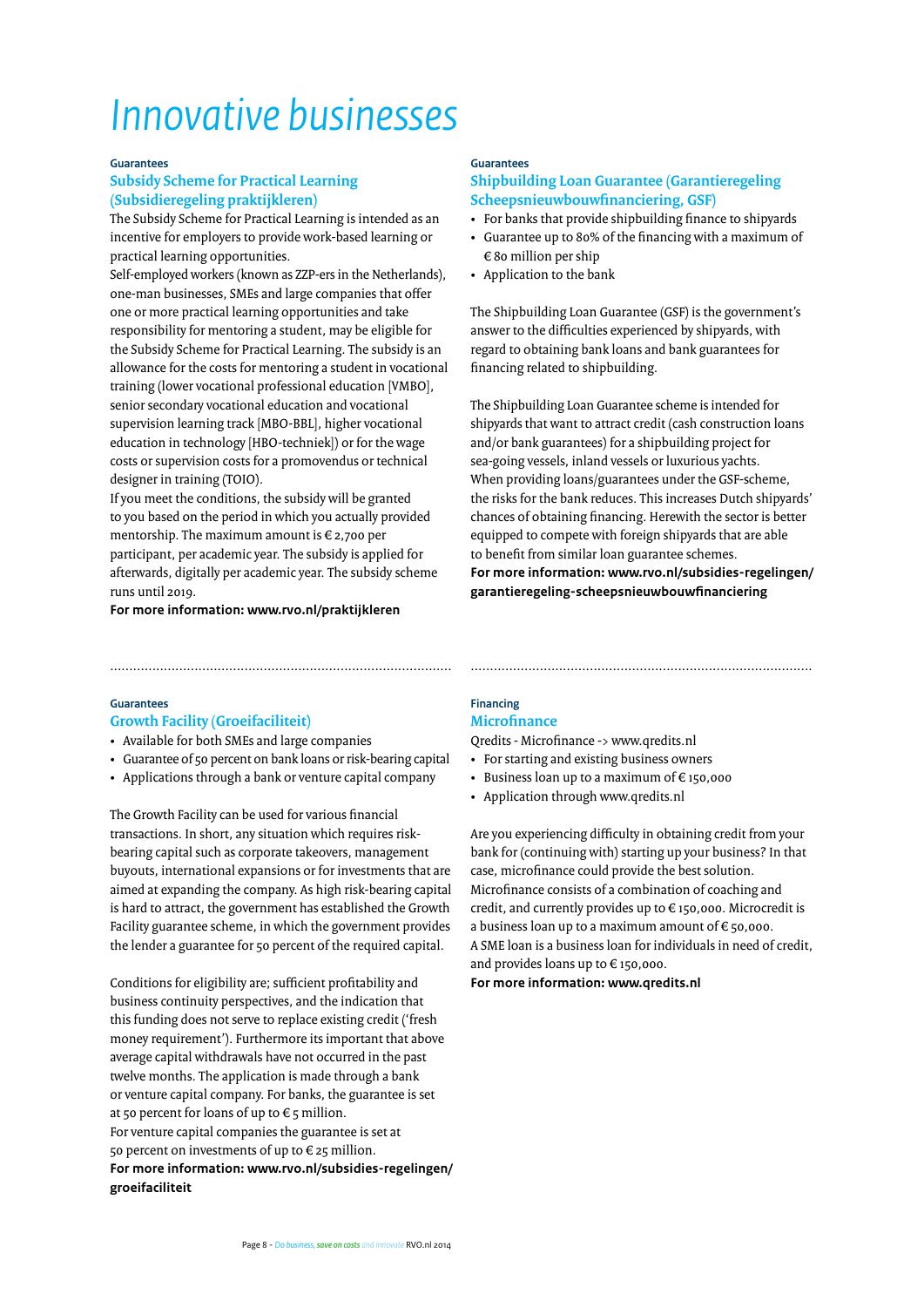<span id="page-8-0"></span>This section contains an overview of the international schemes that could be of interest to entrepreneurs. All schemes are sponsored by the Ministry of Foreign Affairs.

### **Assistance, information and advice Country information (Landeninformatie)**

Are you planning on doing business with a particular country, and do you want to orient yourself with regard to several countries? Our country pages provide extensive information per country on the economic situation, politics, legislation and regulations, and the most important agencies. You can also contact our consultants with more specific questions on telephone number 088 042 42 42.

### **For more information: www.rvo.nl/landen**

#### **Assistance, information and advice**

**Tailor-made information (Informatie op maat)** Have you taken your export plans to the next level, or are you an experienced exporter? One of our consultants can help you with detailing concrete plans. We are happy to brainstorm with you about your strategy. We can also provide you with information on useful contact persons.

**More information: www.rvo.nl/informatie-op-maat** 

### **Assistance, information and advice**

**Market comparisons (Marktvergelijkingen)**

Are you looking for new outlet markets, but you are not sure which country you want to focus on? Our databases contain plenty of information on export markets. You can also contact our consultants if you want to compare various markets.

**For more information: www.rvo.nl/marktvergelijkingen**

### **Assistance, information and advice**

......................................................................................... .........................................................................................

**Business Partner Scan (Zakenpartnerscan)**

Do you have concrete plans to conduct international business and are you looking for a reliable business partner? We can introduce you to possible foreign business partners by means of a business partner scan. We use our international network of embassies, consulates, and Netherlands Business Support Offices (NBSOs) in the scan.

**For more information: www.rvo.nl/zakenpartnerscan www.rvo.nl/NBSO**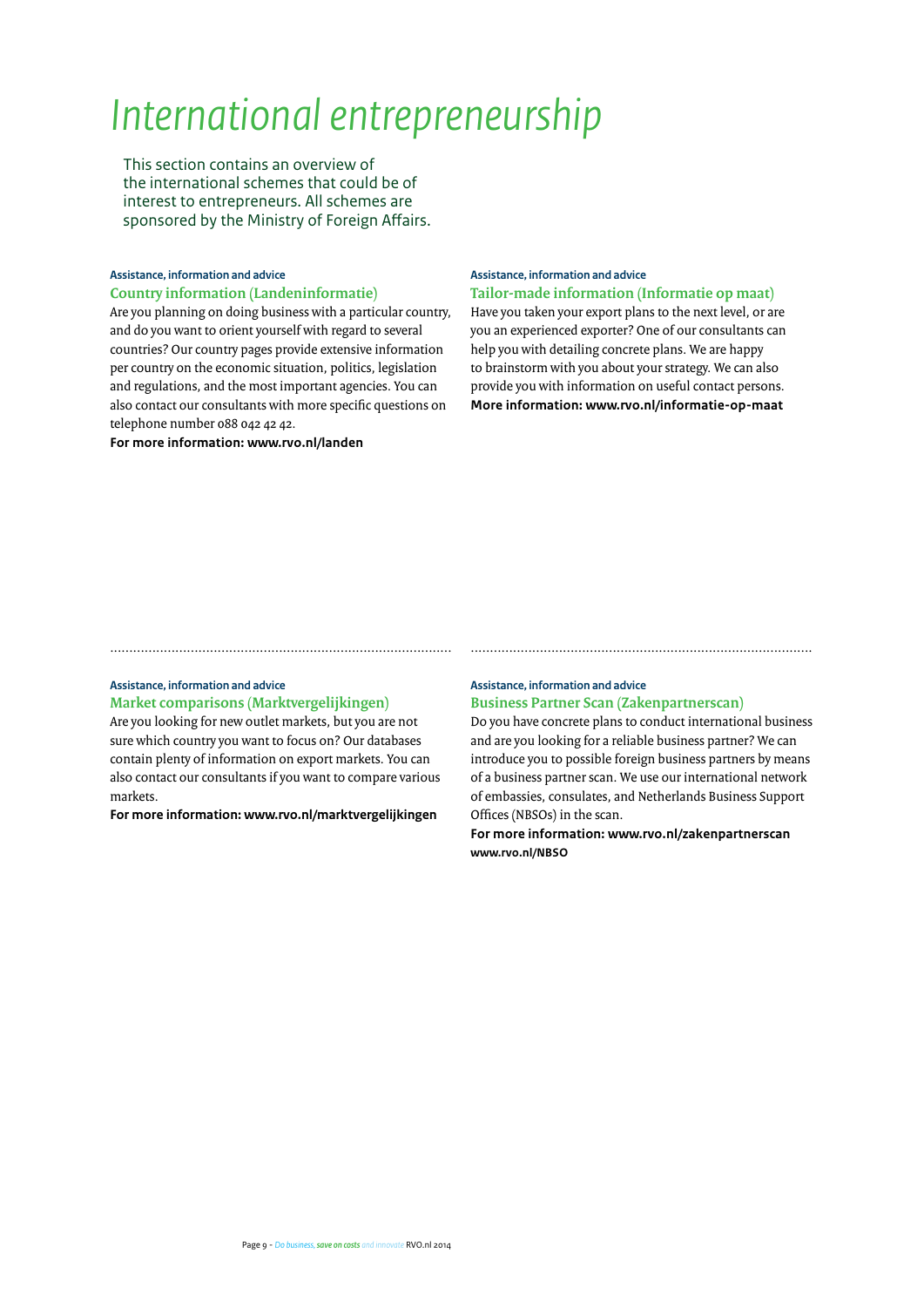### **Assistance, information and advice Starters International Business (SIB)**

You are a starting exporter. International entrepreneurship offers new opportunities, but it involves many issues. The step-by-step plan of Starters International Business (SIB) can help you on the right path. Concrete information, advice and collective promotion help to make your first steps in foreign markets into a success.

SIB is intended for SME entrepreneurs:

- who have little to no experience with doing business on international markets;
- who want to embed international business in their business structure;
- who have an organisation and sufficient resources at their disposal;
- who want to invest time and money in taking actual steps across the border.

With one of our consultants, you prepare an action plan and make a risk inventory. For SIB, Netherlands Enterprise Agency (RVO.nl) cooperates closely with consultants from the Chamber of Commerce, the Association of Dutch Designers, BUMA Cultuur, FHI, FME / CWM, HISWA, the Royal Association of Printing Companies, Royal Metal Workers Union, Modint and Syntens.

**For more information: www.rvo.nl/sib**

### **Assistance, information and advice Enterprise Europe Network**

Find your match through a profile database for requests for cooperation, and supply and demand from more than 50 countries. These are companies that are looking for agents, distributors or production partners, but also partners for technological development, license agreements and R&D. You can also have your own profile included in the database. **For more information: www.rvo.nl/een**

### **Assistance, information and advice Opportunities for the Dutch water sector (Kansen voor de Nederlandse watersector)**

Are you working in the water sector and would you like to achieve your international ambitions? With the support of Partners for Water, you can take your first steps in a new market, launch an innovative technology or approach abroad, or take part in international events. **For more information: www.rvo.nl/pvw**

### **Assistance, information and advice Partners for International Business (PIB)**

......................................................................................... .........................................................................................

Enter foreign markets with the government as your partner. Do you have plans to enter a foreign market in a cluster of companies? If so, why not use the government's network and position. We draw up a joint action plan, based on your business case and defined market barriers. **For more information: www.rvo.nl/pib**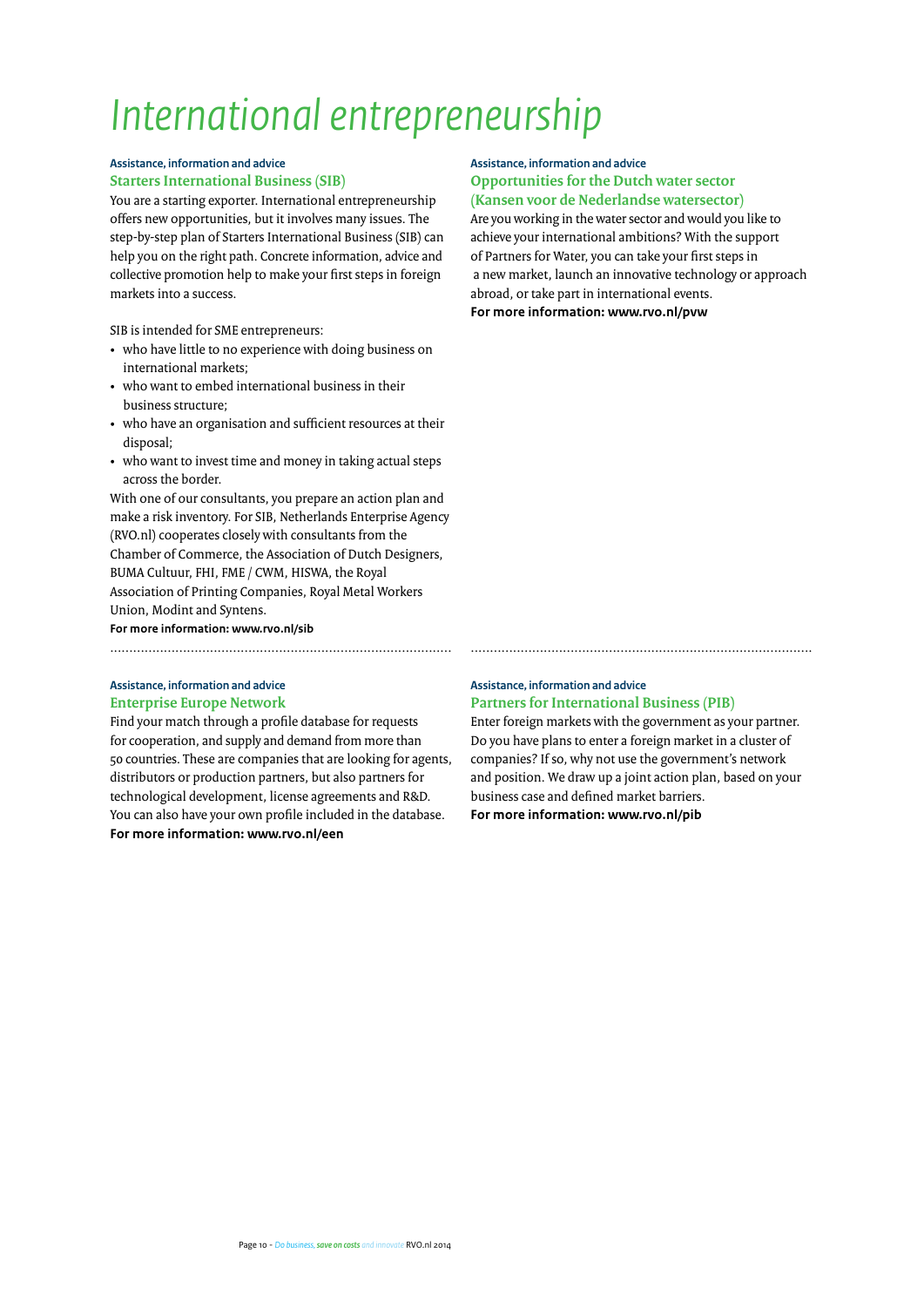### **Assistance, information and advice International network (Buitenlandnetwerk)**

A Dutch representative can be found in nearly every country in the world. Through Netherlands Enterprise Agency (RVO.nl), you have access to this international network of embassies, consultants and Netherlands Business Support Offices (NBSOs). This international network supports you in your international trade, investments, research and cooperation. The embassies and consulates gladly provide advice and assistance in entering new markets.

The Netherlands has established economic support points for companies (NBSOs) in promising regions. They know the



local markets, promote the Netherlands, explore the markets further and provide information. Agricultural committees and innovative attachés are established in several countries. They focus on agricultural and technical-scientific and strategic cooperation.

As soon as market players are strong enough to stand on their own feet, the government pulls back.

### **Economic diplomacy**

Governments often play an important role in the development of an economy. Are you active in emerging markets, such as India, Brazil or China? In this case, the international network can help you to utilise your opportunities. They do that by taking away trade barriers or through mediation with local governments: economic diplomacy.

**For more information: www.rvo.nl/buitenlandnetwerk**

### **Assistance, information and advice Opportunities through International organisations (Kansen via Internationale Organisaties)**

International organisations spend billions of euros per year on projects. Many contracts result from these projects, for the provision of advice, services and / or products. We can help you with acquiring contracts and funding from these organisations, such as the EU, the World Bank and the UN. You will receive information on projects and invitations to tender, as well as the working methods and procedures of the international organisations. With the International Organisations Scan, we can identify relevant projects and contact persons. **For more information: www.rvo.nl/tio**

### **Assistance, information and advice Trade missions (Economische missies en handelsreizen)**

If you want to establish the right contacts abroad without delay, you may want to consider joining a trade mission. Netherlands Enterprise Agency (RVO.nl) regularly organises trade missions, under the leadership of a government member. The presence of a government member and the contacts with embassies could open doors to you that would otherwise remain closed. The political contacts of the government members and Dutch diplomatic representatives can also help you with broaching the subject of trade barriers. Participation may lead to many advantages in the short term:

- Meetings with potential business partners;
- Expansion of your international network;
- Better insight into the market opportunities in a country;
- Exchange of knowledge;
- Increased brand recognition for your company.
- **For more information: www.rvo.nl/missies**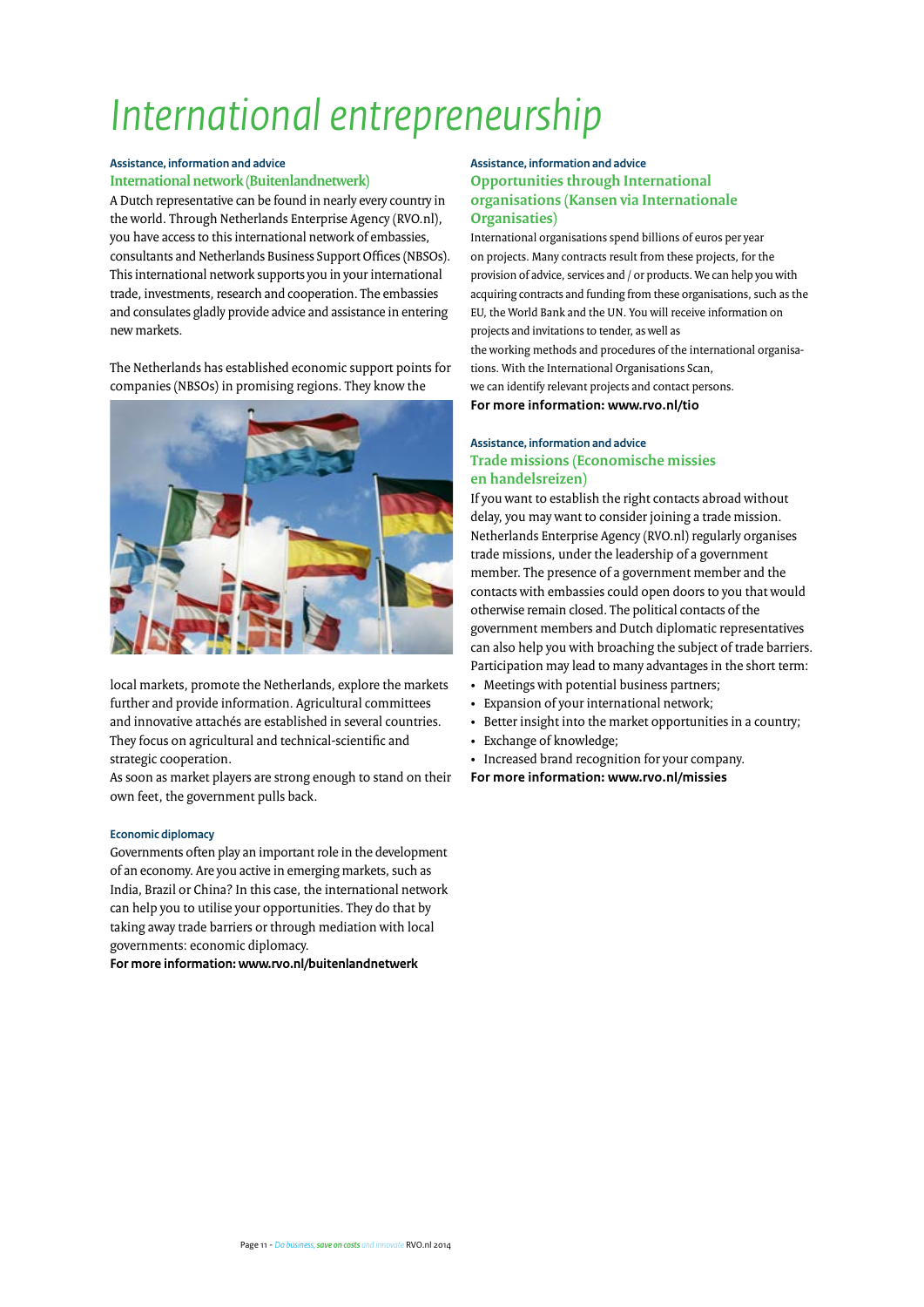### **Funding**

### **Finance for International Business (FIB)**

You have excellent plans for the expansion of your business, and you have the right knowledge, vision and ambition. With Finance for International Business, the Ministry of Foreign Affairs makes investments, in cooperation with a financier, on a deal-by-deal basis. The government provides 35 per cent of the funding amount, in the form of a loan (co-financing) of up to € 875,000.00. Sureties are not required for this loan. The remaining 65 per cent of the funding must be provided by a professional financier. Financiers are more inclined to finance your plans when the government provides co-financing. All professional financiers (banks, venture capital companies and also informal investors, under certain conditions) are eligible to act as co-financier in this scheme, as long as they meet certain conditions.

**For more information: www.rvo.nl/fib**

### **Funding**

### **Transition Facility (TF) (Transitiefaciliteit)**

Are you doing business with companies in Vietnam, South Africa or Colombia, or do you have the ambition to do so? Netherlands Enterprise Agency (RVO.nl) can provide advice and assistance. South Africa, Colombia and Vietnam have international recognition as promising trade partners. They have relatively good investment climates, adequate economic policies and well-developed financial sectors, as well as a fast-growing middle class, a relatively young population and a stable political situation. Until recently, the Netherlands had a development cooperation relationship with these countries, which is now changing into an economic relationship.

Netherlands Enterprise Agency has a so-called Transition Facility with which it helps SMEs to establish healthy trade relations with so-called transition countries. The idea behind the Transition Facility is to improve the business climate in the transition country, and to take away any barriers for the Dutch business world, by making use of Dutch knowledge and expertise.

**For more information: www.rvo.nl/transitiefaciliteit**

#### **Funding**

### **Dutch Good Growth Fund**

Do you have a business case for an investment project in a developing country, but have difficulties in financing the project through your bank? Can your company contribute to development of the local economy?

In that case, the Dutch Good Growth Fund (DGGF) might be able to provide a solution.

DGGF is a new fund that starts on the 1th of July and can contribute to financing your foreign projects. Netherlands Enterprise Agency (RVO.nl) is looking for companies that have a strong business case and are focussing on doing business in a responsible way in developing countries.

#### **More Information**

For more information about DGGF and the eligible countries, please visit our website: www.rvo.nl/DGGF

#### **Commissioner**

The Netherlands Enterprise Agency is commissioned by the Netherlands Ministry of Foreign Affairs to carry out the Dutch Good Growth Fund. **For more information in English: english.rvo.nl/DGGF www.rvo.nl/DGGF**

### **Funding**

......................................................................................... .........................................................................................

### **Subsidy scheme for demonstration projects, feasibility studies and knowledge acquisition (Subsidieregeling voor demonstratieprojecten, haalbaarheidsstudies en kennisverwerving)**

Thanks to the rapid developments, emerging markets are increasingly offering opportunities for Dutch export and investments. Are you an entrepreneur with international ambitions and an interest in emerging markets? You may be eligible for the subsidy scheme for demonstration projects, feasibility studies and knowledge acquisition.

- Knowledge acquisition: financial support for counselling and assistance of an external professional, aimed at positioning a company in an emerging market.
- Feasibility study: subsidy for conducting a feasibility study.
- Demonstration projects: subsidy to introduce specific Dutch expertise to the transitional countries.

**For more information: www.rvo.nl/dhk**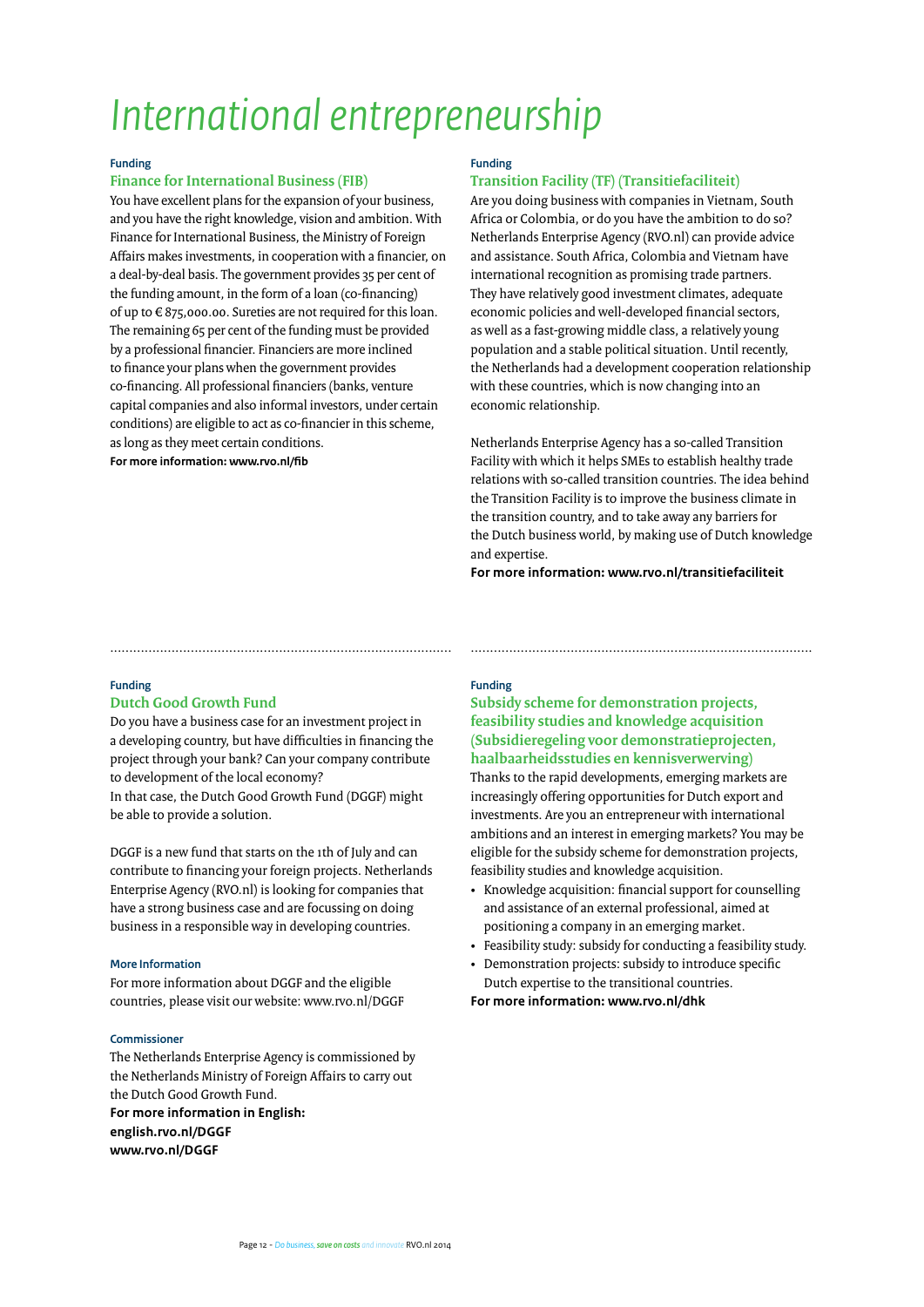### **Funding**

### **Emerging Markets Fund (FOM) (Fonds Opkomende Markten)**

Does your company have a subsidiary or a joint venture in an emerging market? You may apply for funding for your local company from the Netherlands Development Finance Company (FMO). Funding is available in the form of a loan, a guarantee, a subordinated loan or venture capital. The conditions are as follows:

- The Dutch company must provide guarantees to strengthen the financial structure of the local company;
- FOM funding is possible in all member states of the World Bank, including Aruba and the Netherlands Antilles. High-income countries and EU Member States are excluded;
- FOM does not finance Dutch companies that have already gained access to or are already established in emerging countries.

**For more information: www.fmo.nl/fom**

### **Funding**

### **Public-Private Partnership (PPP) (Programma Publiek Private Samenwerking)**

If you are working in developing countries on the improvement of WASH, water security, water safety, food security and private sector development, you may be eligible for the following programmes:

- The Sustainable Water Fund (Fonds Duurzaam Water, FDW);
- Sustainable Entrepreneurship and Food Security (Faciliteit Duurzaam Ondernemenen Voedselzekerheid, FDOV);
- Ghana WASH Window (GWW); WASH is the international abbreviation for water, sanitation and hygiene.

The facilities support developing countries by way of publicprivate partnerships between the government, the business world and knowledge institutes or social organisations. **For more information: www.rvo.nl/ppp**

**For more information in English: english.rvo.nl/FDW english.rvo.nl/FDOV english.rvo.nl/GWW**

### **Funding**

### **Facility for Infrastructure Development (ORIO) (Ontwikkelingsrelevante**

### **Infrastructuurontwikkeling, ORIO)**

ORIO is a facility to help develop infrastructure in developing countries. The Facility for Infrastructure Development ORIO is funded by the Dutch Ministry of Foreign Affairs and implemented by the Netherlands Enterprise Agency. ORIO contributes to the development, construction, expansion, operation and maintenance of public infrastructure in developing countries in order to contribute to human development and private sector development.

Central governments of about fifty developing countries can apply for an ORIO grant for their infrastructure development projects in one of the following sectors: water, environment, energy, transport and logistics, ICT, social services and civil works. Call for proposals and selected projects. Since the establishment of ORIO in 2009, there have been seven Calls for Proposals. 66 Projects were selected for an ORIO grant between 2009 and 2012.

Please note that the next application round for ORIO is postponed until further notice because the programme is due for renewal.

**For more information: www.rvo.nl/orio**

### **Insurance**

......................................................................................... .........................................................................................

### **Export Credit Insurance (Exportkredietverzekering, EKV)**

If your company exports capital goods or services, you can reinsure your transactions with the Dutch government in the form of an export credit insurance. This insurance covers the risks associated with larger export transactions with debtors in relatively high-risk countries, often emerging markets. In addition to the export credit insurance, there is also Investment Insurance for political risks for Dutch investments abroad.

**For more information: www.atradiusdutchstatebusiness.nl**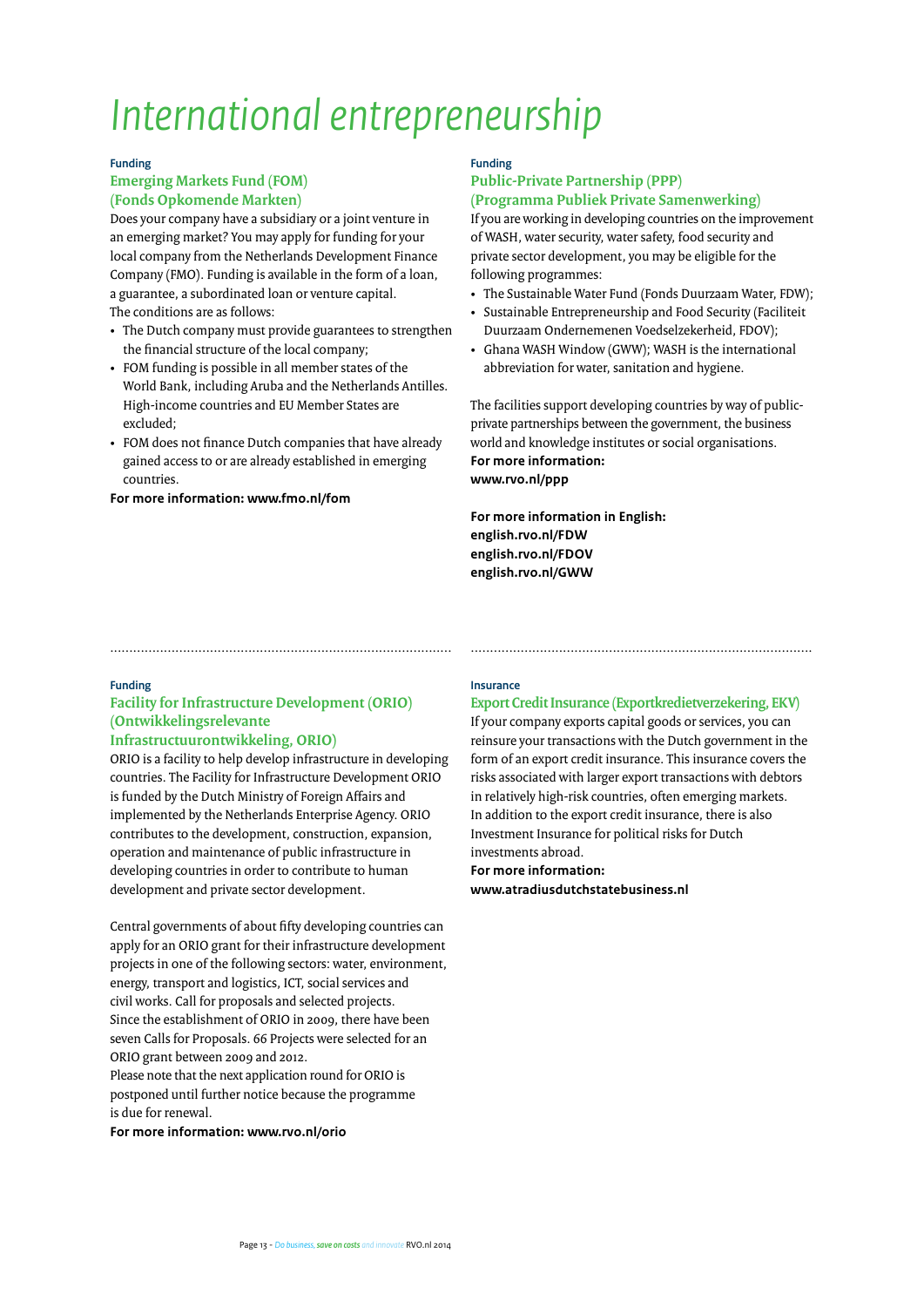# <span id="page-13-0"></span>*Energy and Climate*

**Guarantee**

### **Geothermal guarantee scheme (Garantieregeling geothermie)**

Do you have definite plans for implementation of a geothermal heating project? In that case you can obtain insurance against the risks associated with failed drilling expeditions.

With a geothermal heating project you run a minor risk of miss-drilling. This can have major financial consequences. The SEI risk coverage scheme (regeling SEI Risico's) covers this risk for Geothermal Heat, to a major extent. It is expected that the scheme will also be open this year. **For more information: www.rvo.nl/subsidies-regelingen**

### **Funding**

......................................................................................... .........................................................................................

### **Renewable Energy Production Incentive Scheme (SDE) (Stimulering Duurzame Energieproductie, SDE)**

The SDE+ is an incentive for the production of renewable energy and is aimed at companies and (non-profit) organisations. They can apply for a subsidy for the production of renewable electricity, renewable heat or a combination of renewable heat and electricity, or renewable gas. Renewable energy is generated from clean inexhaustible sources. This is why it is called 'renewable energy'. The SDE+ compensates for the difference between the cost price of grey energy and the price of renewable energy, over a period of 5, 12 or 15 years, depending on the relevant technology.

**For more information: www.rvo.nl/sde http://english.rvo.nl/ search for SDE**

### **Fiscal**

### **Energy Investment Allowance (EIA) (Energie Investeringsaftrek, EIA)**

With the Energy Investment Allowance (EIA), companies are able to invest in energy-saving equipment and sustainable energy, with tax benefits. You may deduct 41,5 percent of the investment cost from your taxable profits. This means that you will pay less income- and corporate taxes. Investments in eligible assets that contribute to energy efficiency and meet certain energy criteria are listed in the Energy List. The Energy List contains examples of investments in energy-efficient appliances, systems and sustainable technologies. You may also request deduction for customised (generic) investments that meet the energy performance criteria stated in the Energy List. The Energy List is updated each year. You can process the tax credit (EIA Declaration) in your tax return. **For more information: www.rvo.nl/eia**

**http://english.rvo.nl/ search for EIA**

### **Fiscal MIA (Environmental Investment Allowance) VAMIL (Random Depreciation of Environmental Investments)**

Companies are able to invest in environmentally friendly technologies, with the associated tax benefits, by way of the MIA (Environmental Investment Allowance) and / or VAMIL (Random Depreciation of Environmental Investments) schemes. The MIA enables you deduct up to 36 per cent of your investment costs from your taxable profit for an environmentally-friendly investment. The VAMIL tax scheme enables you to determine when you want to depreciate 75 per cent of these investment costs. This means you pay less income tax or corporate income tax. The investments that are eligible for MIA and / or VAMIL ]are listed on the Environmental List and all of them provide one or more environmental benefits. You may also request tax deductions for customised (generic) investments that result in environmental benefits. The Environmental List is updated each year. You can set off the benefit in your tax return.

**For more information: www.rvo.nl/miavamil http://english.rvo.nl/ search for mia or vamil**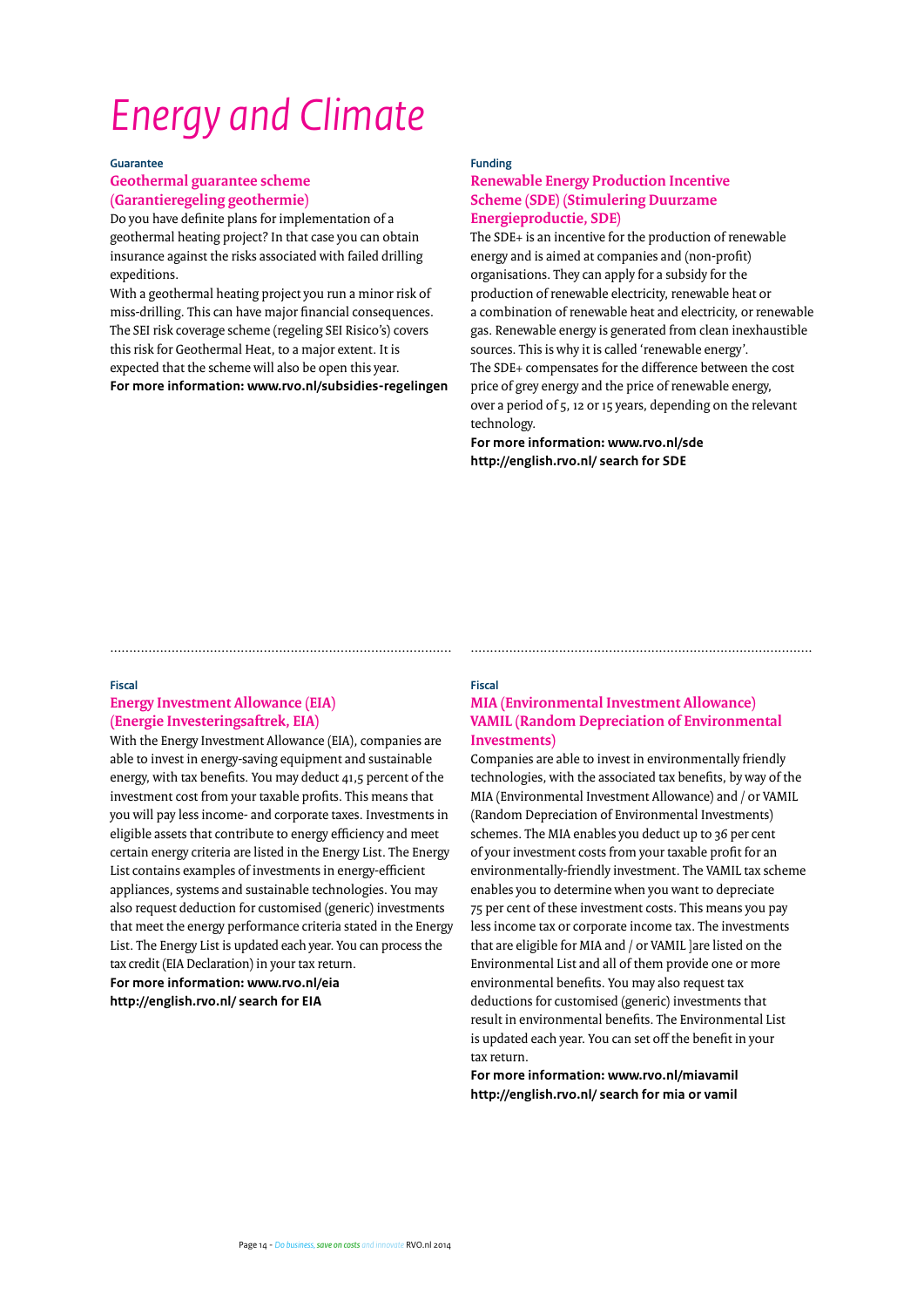# <span id="page-14-0"></span>*Agricultural*

### **Funding**

### **Agricultural**

Are you an agricultural entrepreneur, and would you like to invest in your company? Or, are you using innovation? RVO.nl has various schemes which could offer you financial support.

You may also be eligible for various subsidies based on the Common Agricultural Policy *(Gemeenschappelijk Landbouwbeleid*). The farm payment is best known, but funds are also available for rural development. The Common Agricultural Policy (*GLB*) is in place to achieve enhanced agricultural alignment. The *GLB* will change between 2014 and 2020. The point of departure is that companies will innovate to an increasing extent, with an improved focus on the market. The year 2014 signals is a transitional year, in which the budget, in particular, will undergo change.

RVO.nl also has various subsidies in place for the Fisheries sector, if you want to invest in innovations, collaboration or sustainable fishing methods. You can apply for a subsidy from the European Fisheries Fund.

**For more information: www.rvo.nl/onderwerpen/ agrarisch-ondernemen**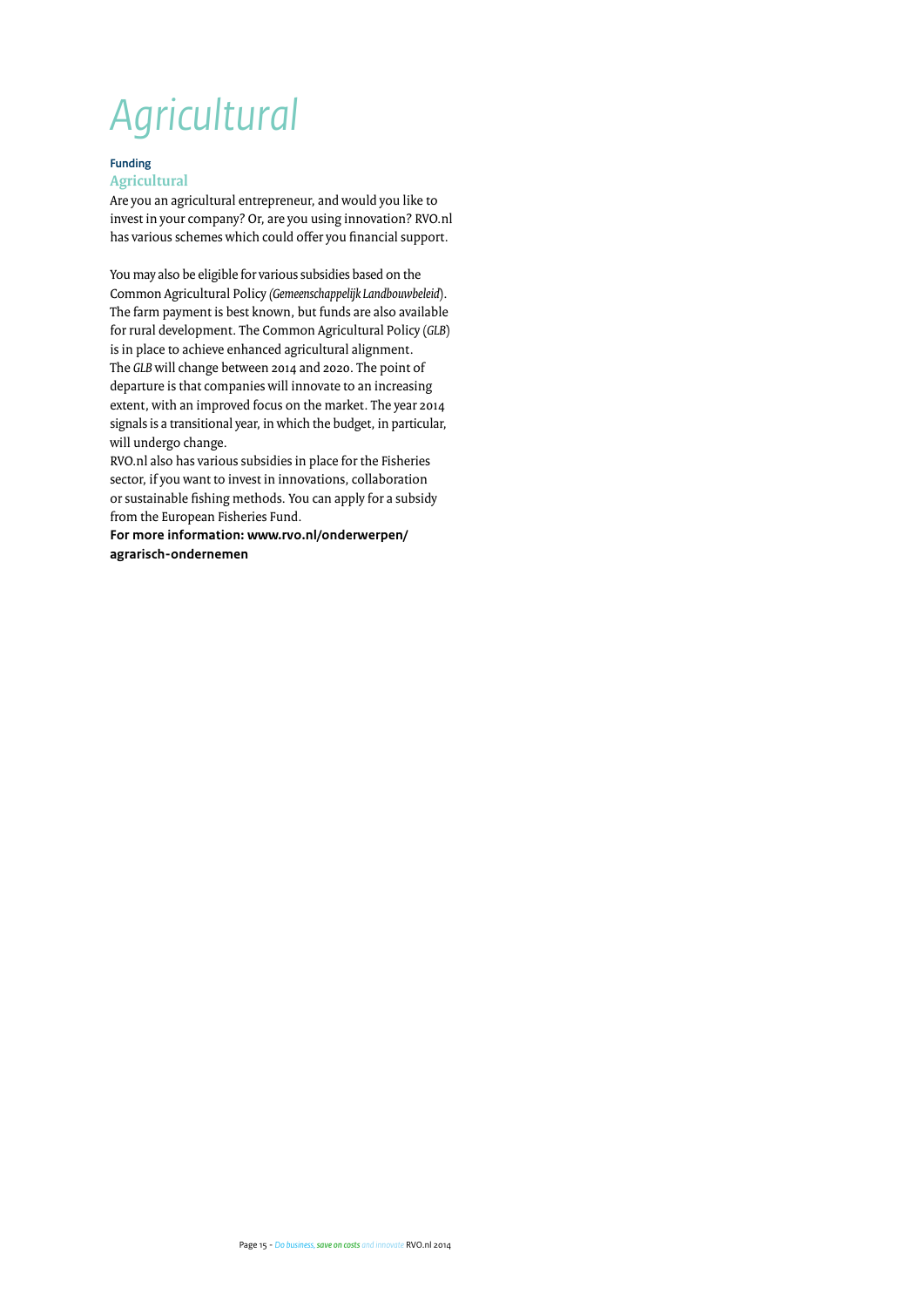## <span id="page-15-0"></span>*Innovation with Patents*

### **Information and advice Patents (Octrooien)**

How can you protect your new product or process? We are happy to assist you in determining which form of legal protection for inventions and innovations is best suited to your needs. The patent system is one of the options with which you can actually turn your new, inventive product into your own property. But the patent system offers even more advantages. A preliminary perusal of the patent database not only gives you plenty of information but it can also help you to make sure that you are not, literally, reinventing the wheel! You can learn about inventions of others or possible partners that are active in your sector.

Do you want to know how you can best protect your invention? Feel free to make an appointment with one of our patent consultants!

**For more information: www.rvo.nl/octrooien** 

#### **Assistance, information and advice**

### **Valorisation programme (Valorisatieprogramma)**

.........................................................................................

Economic achievements and the development of prosperity are increasingly determined by our ability of making knowledge available to society and applying it o new products, processes and services. We call this valorisation. Valorisation leads to new activities and to a strengthened innovative power in existing companies.

The Valorisation Programme finances 13 consortiums of companies, knowledge institutions and research institutes. The programme stimulates these parties to establish and professionalise valorisation infrastructure in and around knowledge institutions. Business start-ups at knowledge institutions or from the region can approach the consortiums for support and funding of their activities. The consortiums offer entrepreneurial education, provide funding for starting businesses (pre-seed loans) or for conducting technical feasibility studies (proof-of-concept loans) and organise assistance and training courses aimed at how to start a new company.

**For more information: www.rvo.nl/ valorisatieprogramma**